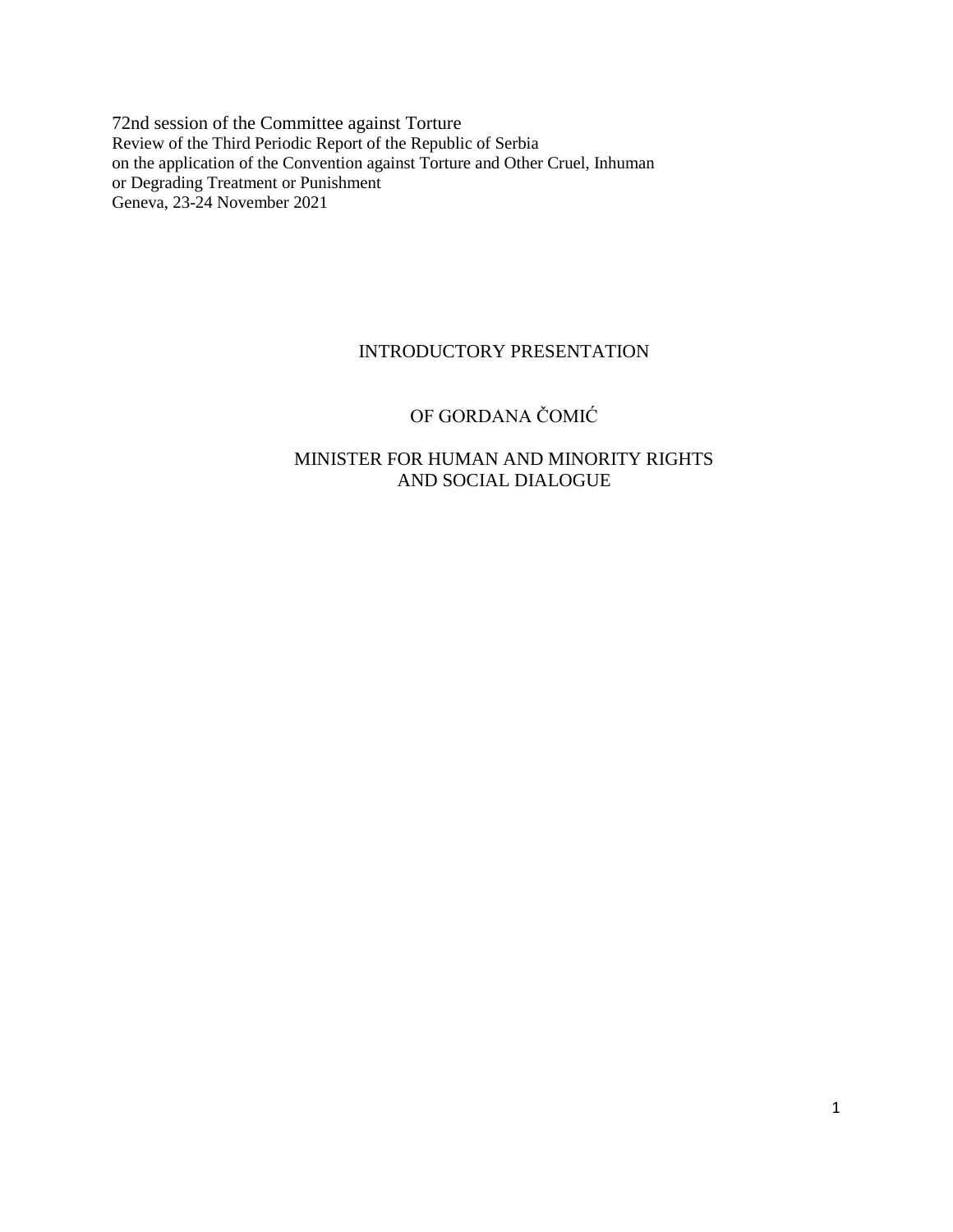## Geneva, 23 November 2021

Mr. Chairman,

Distinguished members of the Committee, Ladies and gentlemen,

On behalf of the delegation of the Republic of Serbia, please allow me to express my satisfaction with the opportunity to present the third periodic report of the Republic of Serbia on the application of the Convention against Torture and Other Cruel, Inhuman or Degrading Treatment or Punishment today.

At the beginning, I would like to introduce the members of the official delegation of the Republic of Serbia, which consists of:

- Ambassador, **Dejan Zlatanović**, Permanent Mission of the Republic of Serbia to the United Nations Office and other international organizations in Geneva;
- **Mina Rolović Jokić**, State Secretary at the Ministry of Human and Minority Rights and Social Dialogue;
- **Aleksandra Raškovic**, Chief of Staff to the Minister for Human and Minority Rights and Social Dialogue;
- **Ivana Joksimović**, Acting Assistant Minister for Human and Minority Rights and Social Dialogue - Sector for Human Rights;
- **Aleksandar Radosavljević**, Acting Assistant Minister for Human and Minority Rights and Social Dialogue - Sector for Social Dialogue;
- **Dejan Kovačević**, Deputy Police Director, Ministry of Interior;
- **Radmila Dragičević-Dičić**, Judge of the Supreme Court of Cassation;
- Jasmina Kiurski, Deputy Republic Public Prosecutor;
- **Svetlana Velimirović**, Deputy Commissioner for Refugees and Migration;
- **Aleksandra Stepanović**, Head of the Department for Exercising and Protecting the Rights of Persons Deprived of Liberty within the Administration for the Enforcement of Penal Sanctions, Ministry of Justice;
- **Milivoj Nedimivić**, President of the Commission for the Implementation of Police Treatment Standards, Ministry of the Interior;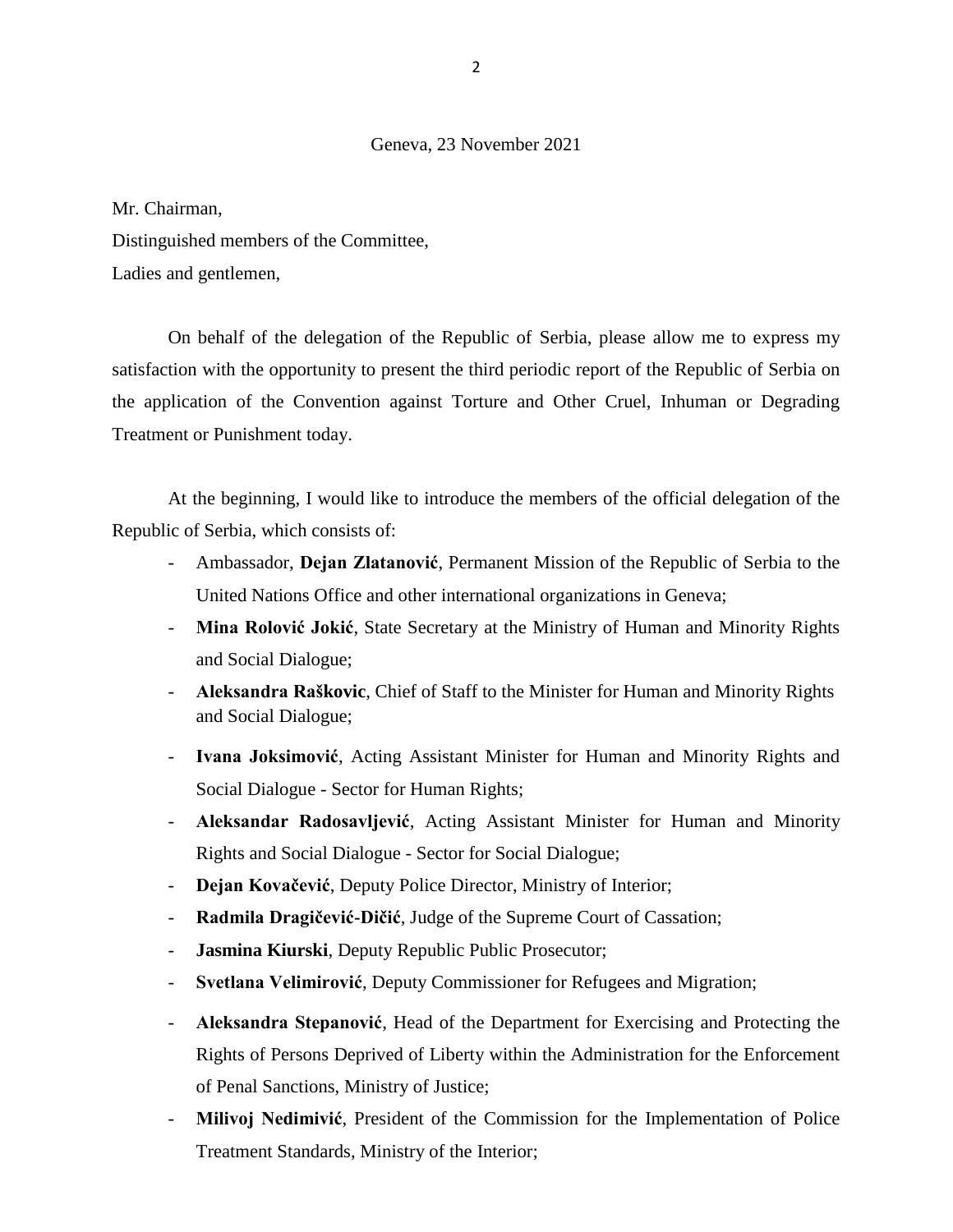- **Vladan Lazović**, First Counsellor at the Permanent Mission of the Republic of Serbia to the United Nations Office and other international organizations in Geneva;
- **Vladimir Šoć**, Independent Advisor at the Ministry of Human and Minority Rights and Social Dialogue;
- **Vladimir Vukićević**, Human Rights Consultant at the Ministry of Justice;
- **Gorica Bekan.** Assistant Prosecutor at the Office of the War Crimes Prosecutor:

The Republic of Serbia is committed to strengthening a democratic society, which includes, above all, respect for human and minority rights.

According to the Constitution of the Republic of Serbia, generally accepted rules of international law and ratified international treaties form an integral part of the domestic legal order and are directly applicable. The Republic of Serbia is a member of eight basic international treaties in the field of human rights protection and supports the work of United Nations special procedures, which is confirmed by its open invitation to all thematic procedures from 11 October 2005 onward.

In the field of protecting and developing human and minority rights and fundamental freedoms, as well as promoting the rule of law, the Republic of Serbia actively cooperates with the Organization for Security and Cooperation in Europe and the Council of Europe. As a member of the OSCE, the Republic of Serbia is actively involved in the OSCE human dimension, whereby as a member of the Council of Europe, it has ratified a number of conventions in the field of human and minority rights, including the European Convention for the Protection of Human Rights and Fundamental Freedoms and the European Convention for the Prevention of Torture and Inhuman or Degrading Treatment or Punishment.

The Republic of Serbia has the status of candidate for membership in the European Union. As part of the comprehensive reform that is taking place in this context, special attention is being paid to promoting the rule of law and protecting human rights. The reform refers to changes in the legislative framework in the direction of adopting the best standards and achievements of modern society, but also to the areas of strengthening institutional capacities, media freedom and promotion of human rights in every segment of society.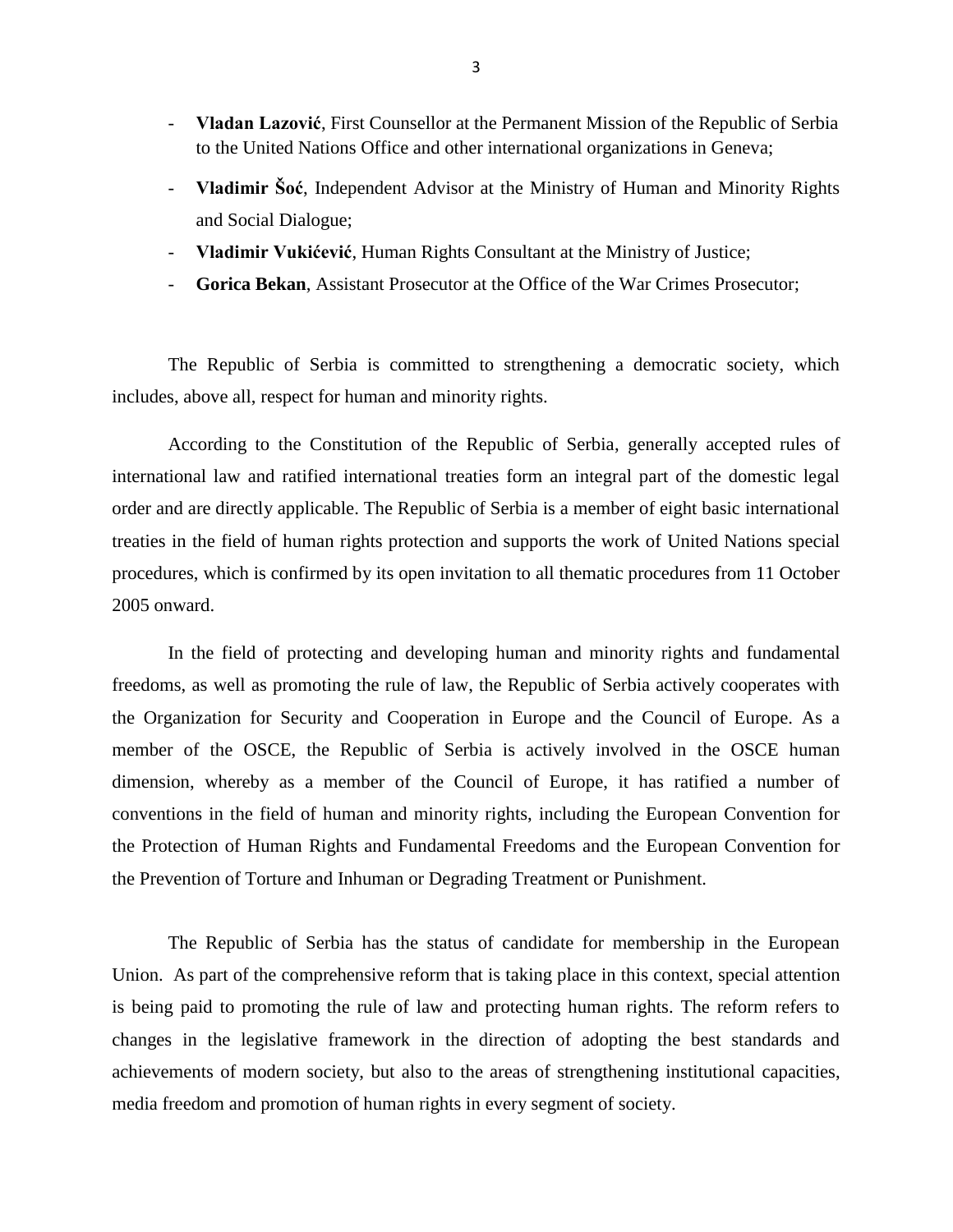Mr. Chairman,

I would particularly like to point out the fact that, although Kosovo and Metohija is an integral part of the territory of the Republic of Serbia, as a contracting state, the Republic of Serbia does not have the possibility to monitor the implementation of the Convention against Torture and Other Cruel, Inhuman or Degrading Treatment or Punishment in Kosovo and Metohija, given that, pursuant to United Nations Security Council Resolution 1244 (1999), the management of the Province is entirely entrusted to the United Nations Interim Administration Mission in Kosovo (UNMIK). That is the reason why the report in front of you doesn't include detailed information on the application of the Convention in this part of the Republic of Serbia's territory.

In this regard, I propose that the Committee invites UNMIK to provide information on the implementation of the Convention in Kosovo and Metohija and thus complete the Report of the Republic of Serbia as a contracting state. In this context, the Government of the Republic of Serbia is ready to provide all information in its possession and thus contribute to the work of the Committee in considering the application of the Convention against Torture and Other Cruel, Inhuman or Degrading Treatment or Punishment.

#### Mr. Chairman,

The Republic of Serbia fully applies the Standard Minimum Rules for the Treatment of Prisoners and the Body of Principles for the Protection of All Persons under Any Form of Detention or Imprisonment of the United Nations, as they are implemented in domestic legislation as basic principles in the treatment of persons deprived of their liberty.

Effective judicial cooperation in criminal matters is one of the key challenges in efforts taken to prevent and combat criminal activities as effectively as possible. Quality mechanisms for combating these phenomena imply an effective normative and institutional framework. Strengthening the capacity of judicial bodies for law enforcement remains a priority for the Republic of Serbia.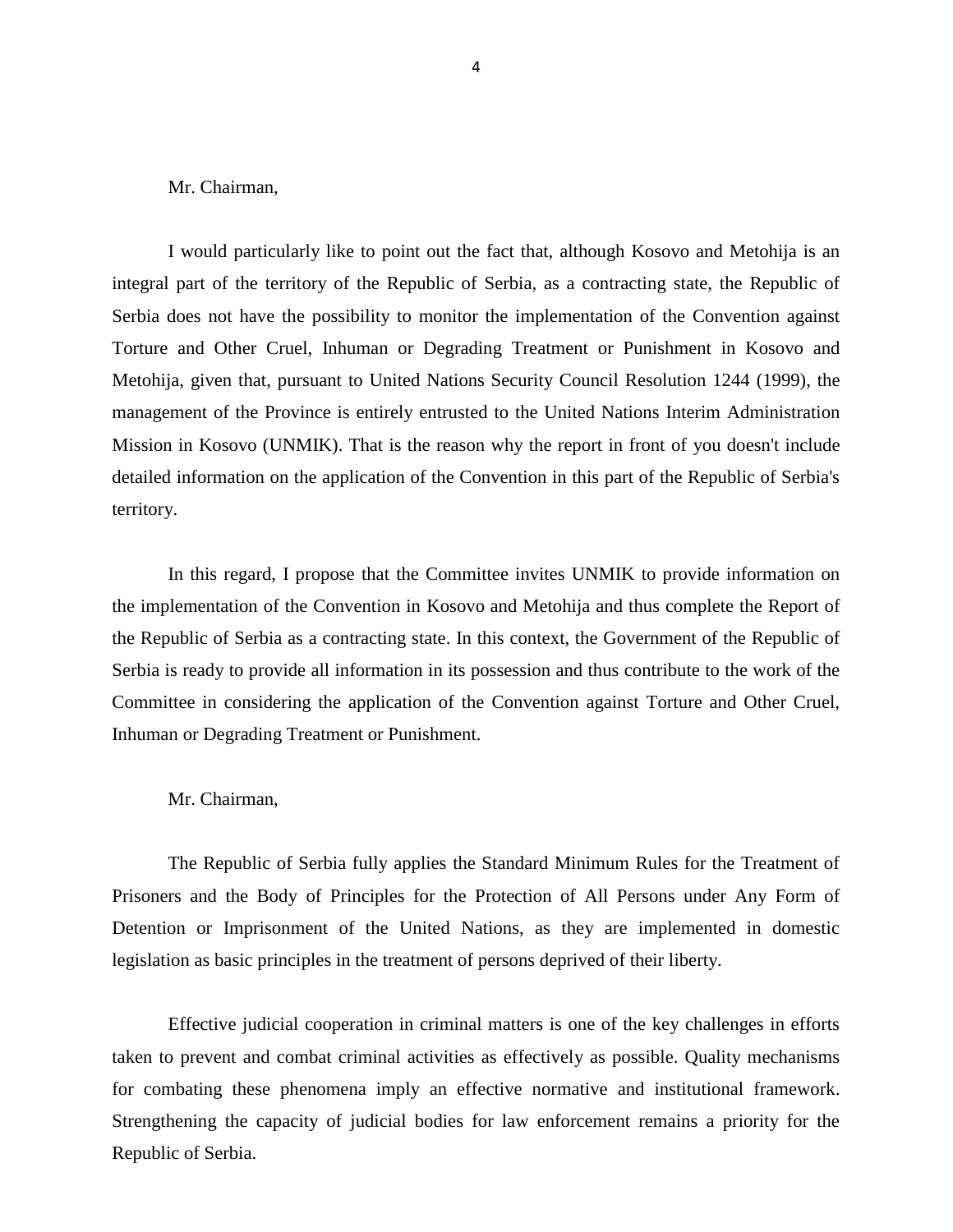I would like to highlight that the most significant issue within the reporting period was the amendment of the Criminal Code that came into force on 1 December 2019, according to which a prison sentence for the criminal offense of Ill-treatment and Torture under Article 137, paragraph 3 of the Criminal Code was increased to 2 to 10 years of imprisonment (previously 1 to 8 years), if the act was committed by an official in the performance of his/her duties.

This amendment enabled the mandatory conduct of investigations by prosecutors, while the earlier range of sentences provided for the conduct of investigative actions. This removed the Committee's earlier objections regarding the non-existence of an obligation to investigate such acts, thus increasing a prosecutor's obligation and effectiveness in acting.

Over the course of May this year, the Minister of Justice passed a decision establishing a Working Group for the analysis of the criminal justice system's effectiveness and drafting of the working text of the Law on Amendments to the Criminal Code. At a meeting held on 8 November 2021, members of the Working Group decided, among other things, that the provisions of Articles 136 (Extortion of Confession) and 137 (Ill-treatment and Torture) of the current Criminal Code shall be the subject of analysis and possible amendments in accordance with international legal standards.

In October 2019, the implementation of the Law on Free Legal Aid began, providing the right to free legal aid to persons who enjoy legal protection from torture, inhuman or degrading treatment or punishment or trafficking in human beings.

Over the course of July last year, the National Strategy on the Realisation of the Rights of Victims and Witnesses of Crime for the period 2020-2025 was adopted, providing for the creation of a national network of victim and witness support services during court proceedings. Its adoption was motivated by the need to plan and regulate reform processes aimed at improving the position of victims and witnesses in accordance with European Union standards in a comprehensive and systematic manner, taking into account the need to preserve and improve the achieved level of standards in the normative framework and its aplication.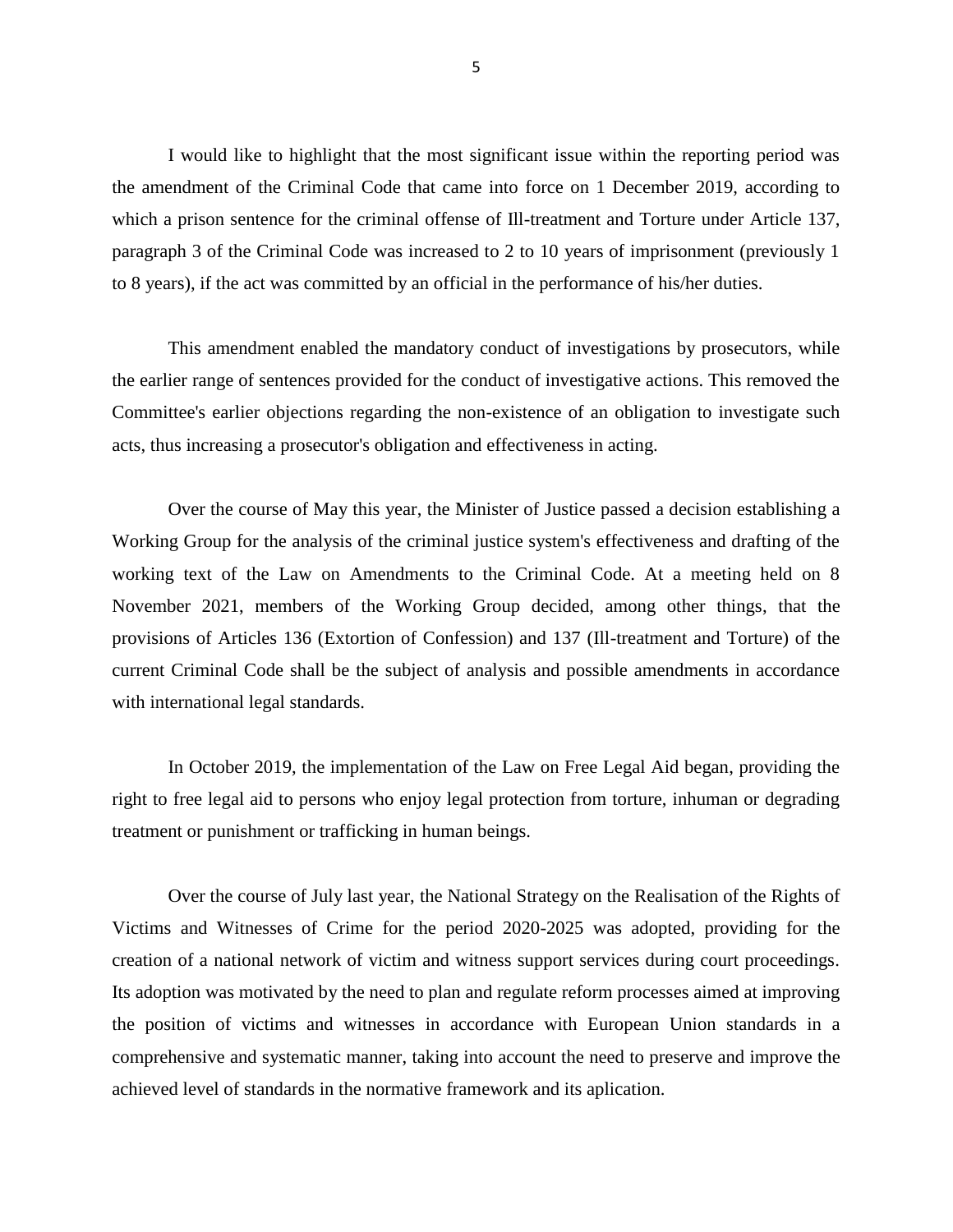Recognising previous efforts to improve the position of certain categories of victims through the adoption of special laws and strategic documents, the adoption of this Strategy is the result of a strategic commitment to provide all victims and witnesses of crimes with an adequate level of procedural rights and systematic, professional and available assistance and support, as well as a special level of protection for particularly vulnerable categories of victims.

The process of harmonising national legal systems with EU standards in the field of procedural guarantees is one of the biggest challenges not only for candidate countries, but also for Member States, having in mind the dynamics of changes and improvements of EU legislation in this area.

Principles of medical ethics relating to the role of medical staff in protecting prisoners from torture and other cruel, inhuman or degrading treatment or punishment are also incorporated into domestic law.

The Administration for the Enforcement of Penal Sanctions is obliged to register every possible case of torture and other cruel, inhuman or degrading treatment, to immediately establish facts, initiate disciplinary proceedings against an employee without delay and file a criminal complaint with the competent prosecutor's office if there are grounds for suspicion that there are elements of a criminal offense in the conduct of an employee.

The Proposal of the Development Strategy for Execution of Criminal Sanctions until 2027 has been prepared along with an accompanying Action Plan; their adoption is expected by the end of the year.

By analysing the implementation of the Development Strategy and Action Plan for Execution of Criminal Sanctions, as well as the Strategy for Reducing Overcrowding in Institutions for Enforcement of Criminal Sanctions until 2020, the Administration for the Enforcement of Penal Sanctions has determined that results have been achieved in the areas of human rights protection, health care, as well as in introducing new treatment and training programmes for persons deprived of liberty, increasing the number of employees and improving professional capacities.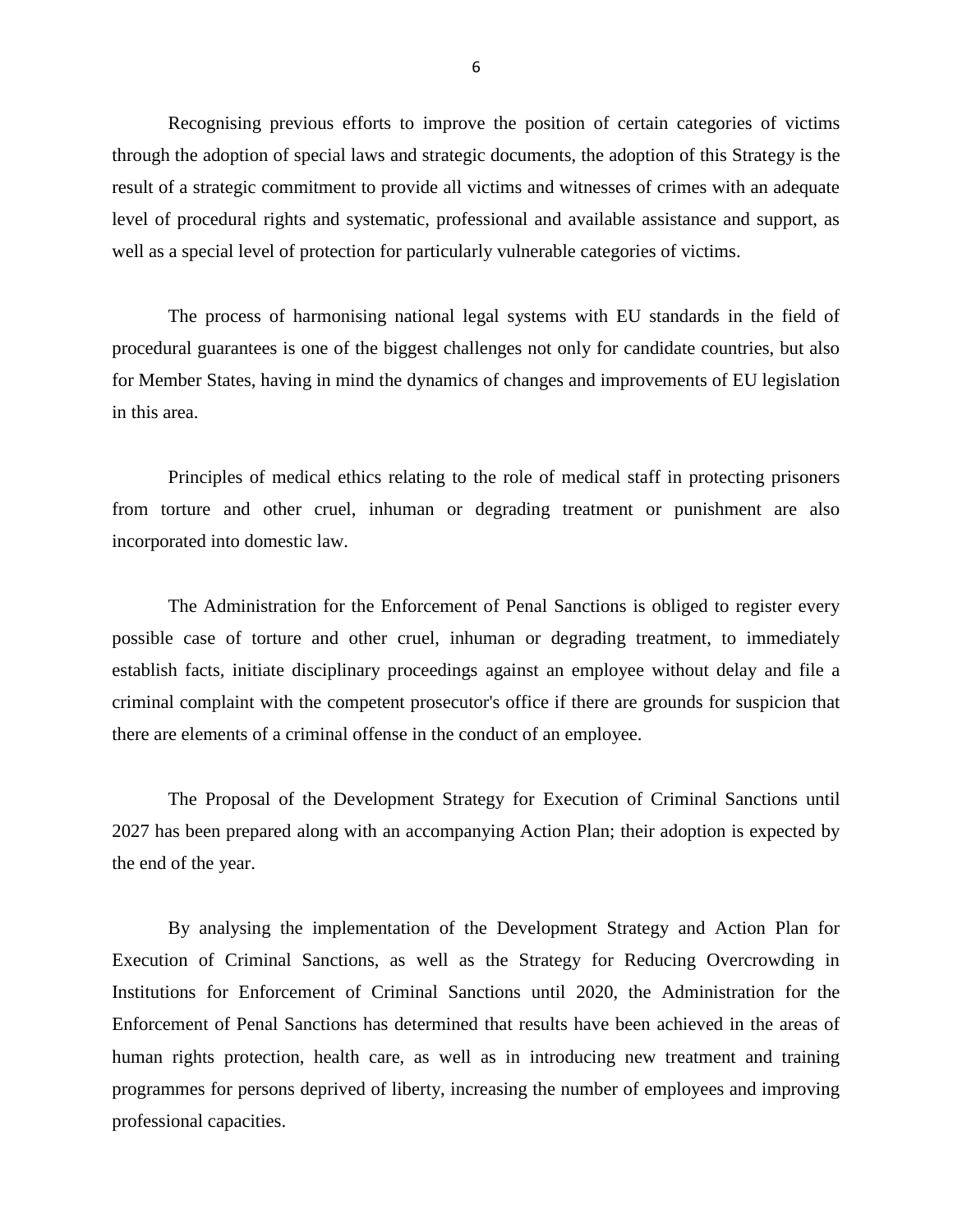Accommodation capacities in prisons have been increased from 10,300 to 11,450 places, whereby the current number of persons deprived of liberty is 10,410.

The adoption of the Rulebook on Amendments to the Rulebook on Internal Organisation and Systematisation of Work Positions within the Administration for the Enforcement of Penal Sanctions, which entered into force in May 2021, provided conditions for increasing the number of employees in all services within institutions.

The Administration for the Enforcement of Penal Sanctions, with the support of the Council of Europe and the OSCE Mission, has developed Guidelines on the Conduct of Employees in the Event of Allegations of Ill-Treatment and a Handbook for Prison Health Workers.

Successful preventive measures have protected a large number of persons deprived of liberty from COVID 19 infection, whereby the health care provided was of the same quality as in civil health clinics.

Since March 2021, the Administration for the Enforcement of Penal Sanctions has been conducting a survey of persons deprived of liberty who underwent voluntary vaccination; each and every applicant was vaccinated. Until 1 October 2021, 6,671 persons deprived of liberty were vaccinated.

In the reporting period, the Ministry of Interior issued several by-laws aimed at improving the position of persons subject to police powers (including the Methodology for conducting investigations into cases of ill-treatment by the police, the the Rulebook on police powers, the Rulebook on the manner and conditions of appying police powers towards minors, the Rulebook on conditions that must be met by detention facilities, Standard Operating Procedures for Treatment of Victims of Trafficking in Human Beings)

Through budget funds and project assistance provided by the Kingdom of Norway, material conditions within the Ministry of Interior were improved through the adaptation and construction of 81 detention rooms, with a capacity of 157 people within 24 police administrations.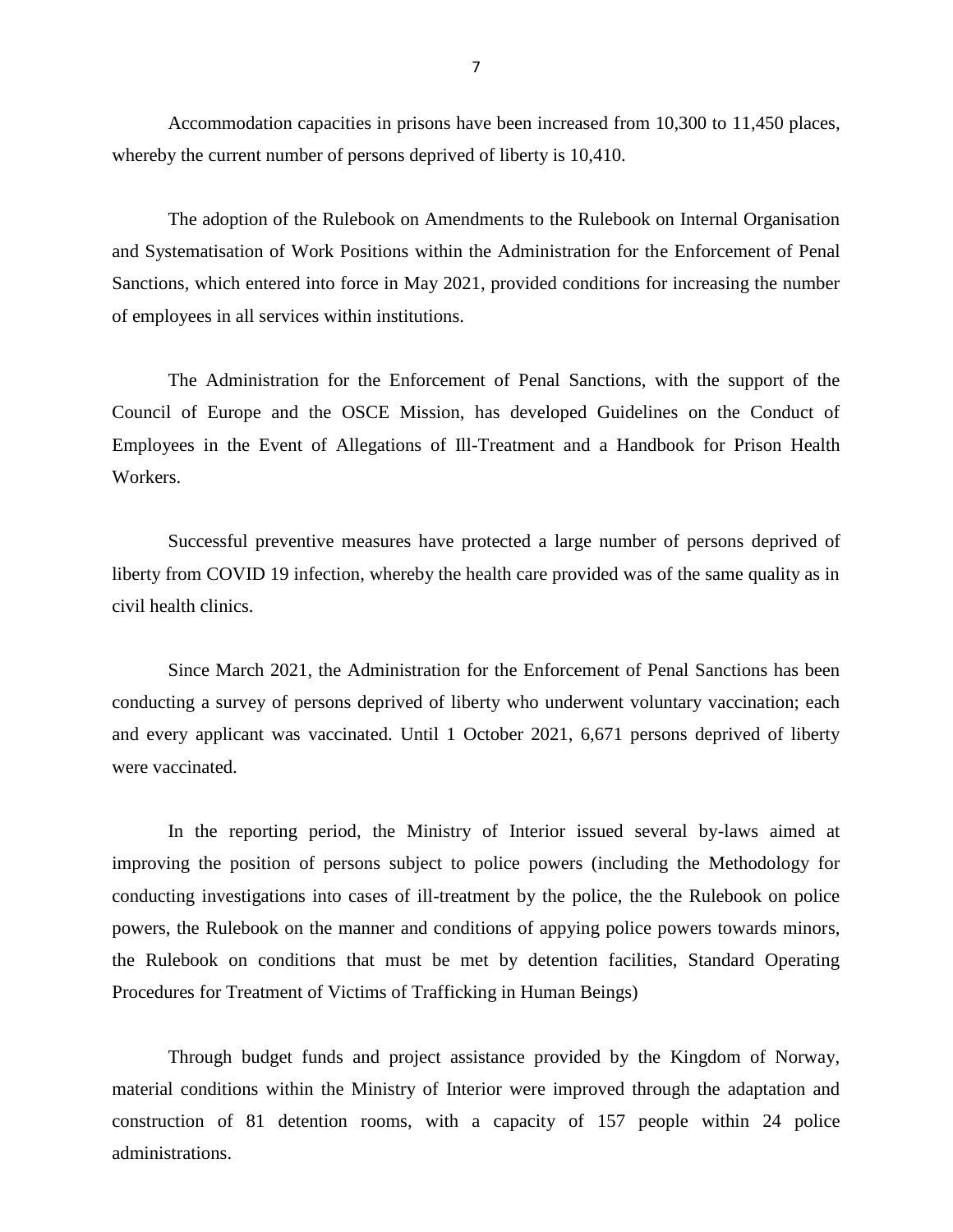According to the recommendations of the NPM, the procedure of equipping premises for interrogating persons with audio and video surveillance in all police administrations in the Republic of Serbia has begun .

The capacities of the Center for the Protection of Victims of Trafficking in Human Beings have been strengthened, while a shelter for urgent accommodation of women victims of trafficking in human beings has been opened.

In cooperation with the FRONTEX agency, the Ministry of Interior is actively working on combating irregular migration on the borders of the Republic of Serbia towards R. Bulgaria and R. N. Macedonia.

Mr. Chairman,

The Strategy for Preventing and Combating Gender-Based Violence against Women and Domestic Violence for the period 2021-2025 was adopted over the course of April 2021.

In relation to the submitted report, I would like to stress that the Strategy for Prevention and Protection of Children from Violence for 2020-2023 was adopted in May 2020, as was the accompanying AP for 2020 and 2021.

The Strategy for Improving the Position of Persons with Disabilities in RS for 2020-2024 was adopted in 2020. A two-year AP was adopted in 2021.

Furthermore, on 14. October 2021, the Government of the Republic of Serbia adopted a new National War Crimes Prosecution Strategy for the period 2021-2026 with an accompanying action plan.

Preparations have begun for work on the revision of the Prosecutorial Strategy for the Investigation and Prosecution of War Crimes.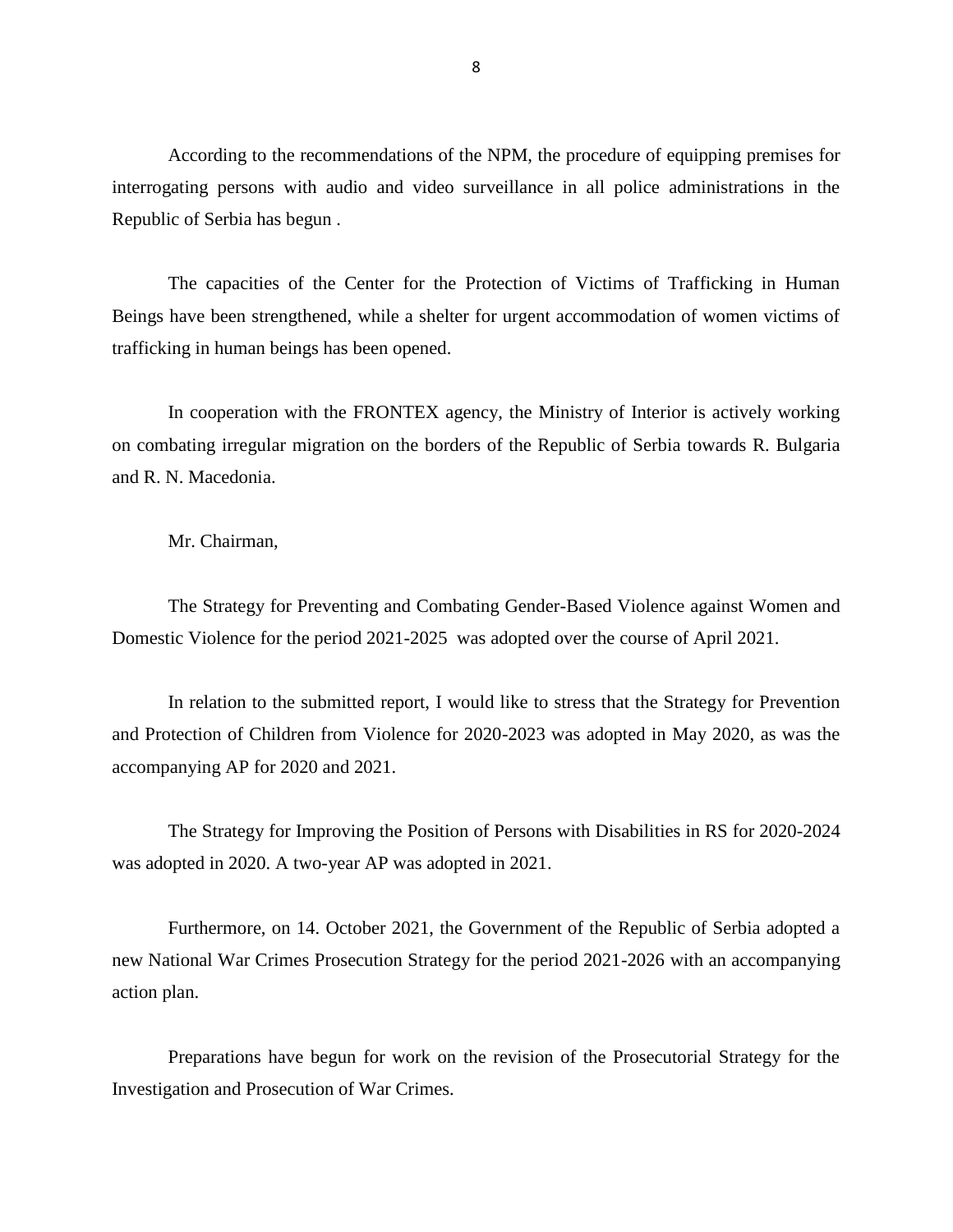In the period from 20 November 2018 to 1 November 2021, the Office of the War Crimes Prosecutor filed twenty (20) indictments against twenty-one (21) persons. Among the indictments are those related to high-ranking perpetrators and events with hundreds of victims.

The personnel capacities of the Office of the War Crimes Prosecutor have been strengthened in accordance with valid strategic documents. In relation to the reporting period, the Office of War Crimes Prosecutor has four new Deputy Prosecutors. Currently, the OWCP has twelve (12) deputy prosecutors.

### Mr. Chairman,

With the outbreak of the Covid-19 virus in Serbia and the introduction of measures by the Government, there was a sharp increase in the number of accommodated persons due to restrictions on movement, which led to overcrowding within centres. The key challenge was to ensure a minimum of accommodation standards in the shortest possible time. Within a week, by engaging reserve capacities for accommodation, the population rate was brought to the level of 95%, while additional capacities were provided for a shorter stay in the form of tents in 4 centres. By engaging mobile sanitation facilities, standards regarding access to water and sanitation facilities were provided within the same deadline.

In order to prevent the spread of disease, the Commissariat for Refugees and Migration implements intensive preventive measures. Prescribed instructions intended for both employed persons and accommodated persons that are harmonised with the national algorithm for prevention and treatment in case of infection are being applied. The result of good cooperation and coordination is especially emphasized through the fact that during the emergency situation, no cases of COVID-19 infection was registered in any asylum or reception centre.

In order to prevent and protect accommodated persons from exploitation and abuse, in particular children and other vulnerable categories, the Commissariat for Refugees and Migration of the Republic of Serbia, with the support of UNICEF, developed a Review of measures to preserve the welfare of users, including a Risk Register to map possible risks of exploitation and abuse of beneficiaries, as well as a module that trained trainers can organise for all relevant stakeholders.